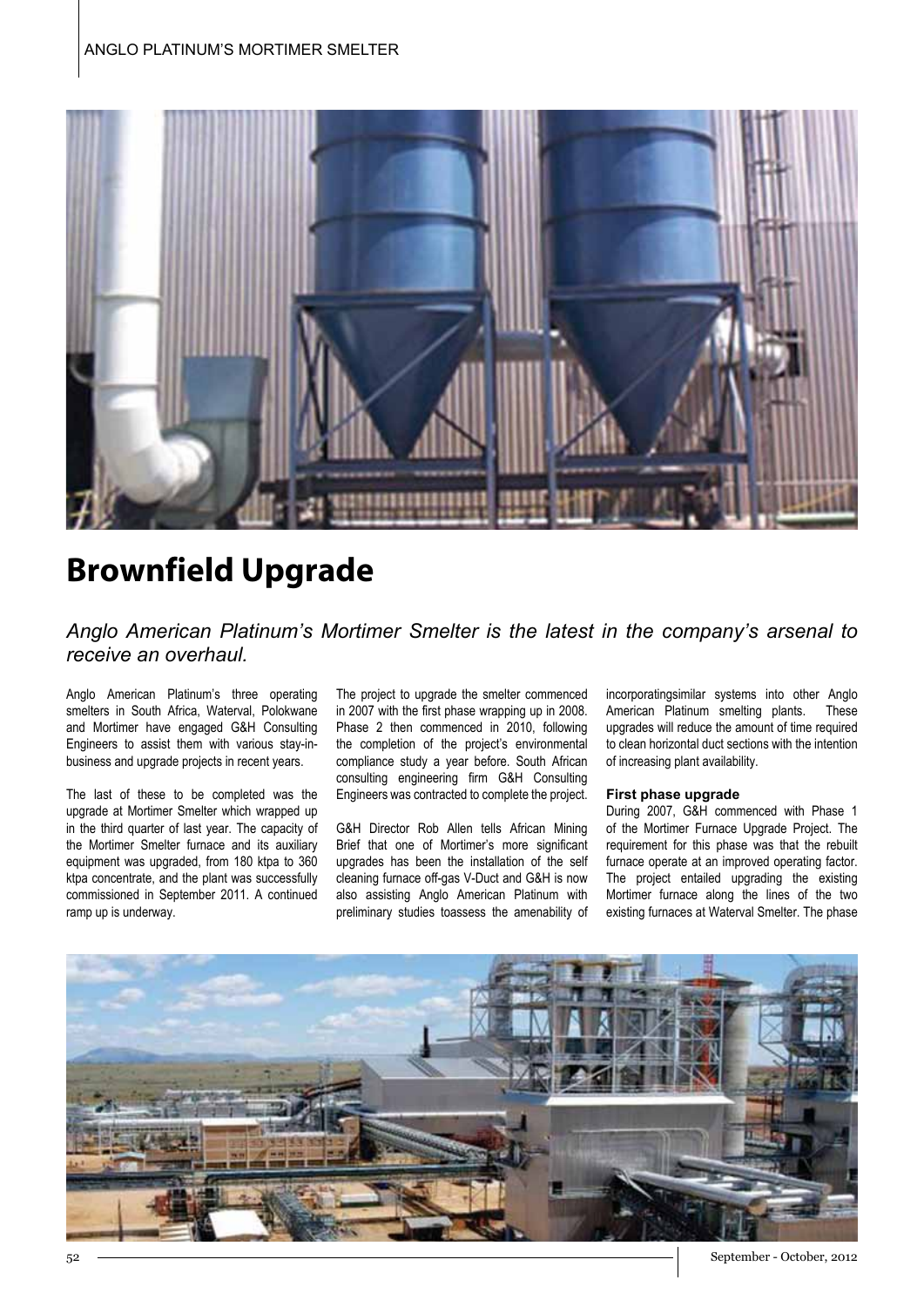

1 sidewalls consisted of refractory brick, but in phase 2 the furnace was equipped with watercooled copper plate coolers. A third matte taphole was included to improve on furnace availability. The furnace footprint was also enlarged to match the size of the two existing units at Waterval Smelter in order to optimise spares holding.

One of the major challenges during this phase was to completely demolish the furnace and rebuild a newly designed furnace with associated upgraded peripheral structures for furnace access and operation.

#### **Shorter shutdown achieved**

Following the Environmental Compliance Assessment, Phase 2 commenced in the last quarter of 2010. During this phase, the furnace capacity was increased to 38 MW from 18,5MW based on the new furnace dimensions and a sidewall consisting of refractory bricks and plate coolers.The furnace power rating increase required upgrades in the majority of the plant areas such as new transformers and new transformer building, upgrade of wet concentrate feed, drying, storage and transfer systems, upgrade furnace and transformers cooling water system and side walls cooling, upgrade slag granulation system, a new off-gas cleaning system for increased duty, new stack as well as upgrades of the plant and instrument air utilities.

The new off-gas cleaning system scope included the V-Duct uptake, a 4 fields Electrostatic Precipitator (ESP), off-gas dust return system from the ESP, two off-gas fans and a new 80 meter furnace stack.

While Phase 2 went smoothly, the disruption to the smelter's normal operation needed to be minimized and the peripheral areas needed to be upgraded whilst the furnace was operating. The major focus during this phase was naturally on safety since certain work needed to be done in close proximity to the operating furnace.

Careful planning during this phase was also paramount in order to optimize the furnace shutdown start and end dates for the upgrades to the furnace walls for the installation of the plate coolers and refractory bricks, and to minimize the overall shutdown duration. In the end, the tap-totap shutdown duration was 65 days. During this period the company managed to complete and test all furnace ancillary systems to ensure their safe operation once the furnace came back on line.

Most of the G&H project team who successfully completed the Phase 2 Mortimer Furnace Upgrade Project during Q3 2011 has now been allocated to the Slag Cleaning Furnace no 2 Project, currently underway at Waterval Smelter. G&H's scope of work on this project includes the EPCM services for the construction of a new 30 MVA circular furnace and ancillary equipment adjacent to the existing Slag Cleaning Furnace 1 at Waterval Smelter.